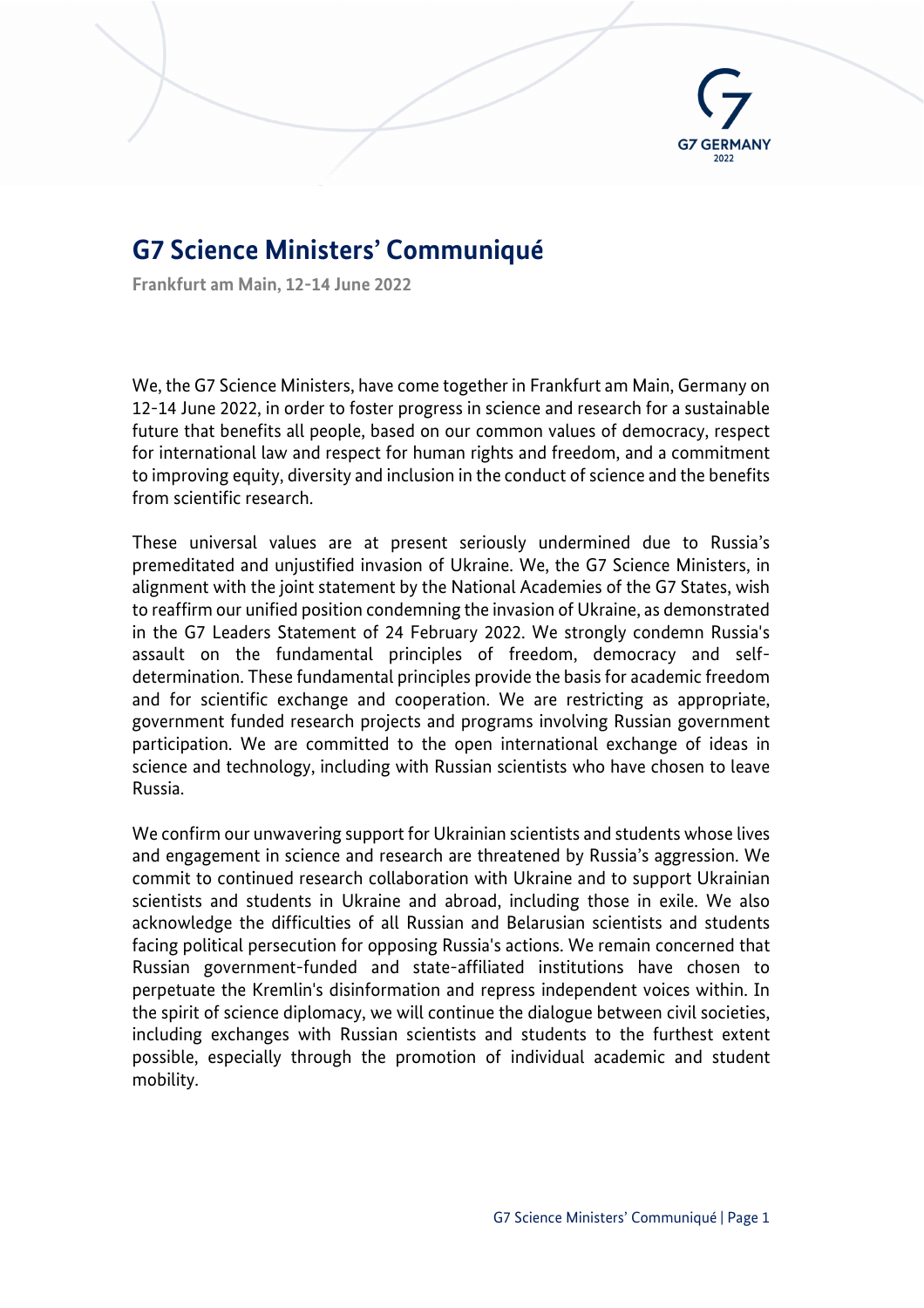We support those who stand up for peace and universal values such as freedom in science, teaching and research, which are integral elements of liberal democracies and which are, for example, the backbone of the EU Global Approach on international cooperation on research and innovation.

We emphasise the pivotal role of science and innovation for freedom and for the wellbeing of our global community, as well as for the sustainable future of our planet. We are united in our commitment to cooperate in research and science to find concrete solutions to pressing global challenges that will benefit all people from all backgrounds, including historically disadvantaged populations. Furthermore, we emphasise that technology should not be deployed in a way that violates individual human rights and democratic freedom such as authoritarian surveillance and oppression.

Guided by Germany's G7 Presidency motto "Progress towards an equitable world", and in line with the G7's priorities, our main focus is to protect the freedom, integrity and security in science and research. We affirm the importance of equity, diversity and inclusion in improving all aspects of research and innovation, by providing a broader set of perspectives, skills, experiences, and solutions to the interdisciplinary, global issues we currently face. We will ensure that more of society can participate in, benefit from, and contribute to the scientific research ecosystem. We continue our support of the G7 Gender Equality Advisory Council and the G7 Research Compact laying out our shared values on diversity and inclusion in research, particularly as it relates to gender equity. Recognizing these shared values, our common goal is to advance research on climate change and on the Post COVID-19 condition that will produce benefits for our population in ways that improve diversity, equity, inclusion, and accessibility in the scientific research ecosystem.

We highlight our closer cooperation in the following three areas:

## **1. Promoting and protecting freedom, integrity and security in science and research**

We emphasise our responsibility to effectively ensure the continued freedom, openness, integrity and security of our research ecosystem, and the responsible use of technologies, together with the research community. We believe that openness is fundamental, security is essential and freedom and integrity are crucial. We therefore affirm the relevance of freedom in scientific research for the progress of our societies and recognize the role of governments to promote and protect freedom in scientific research.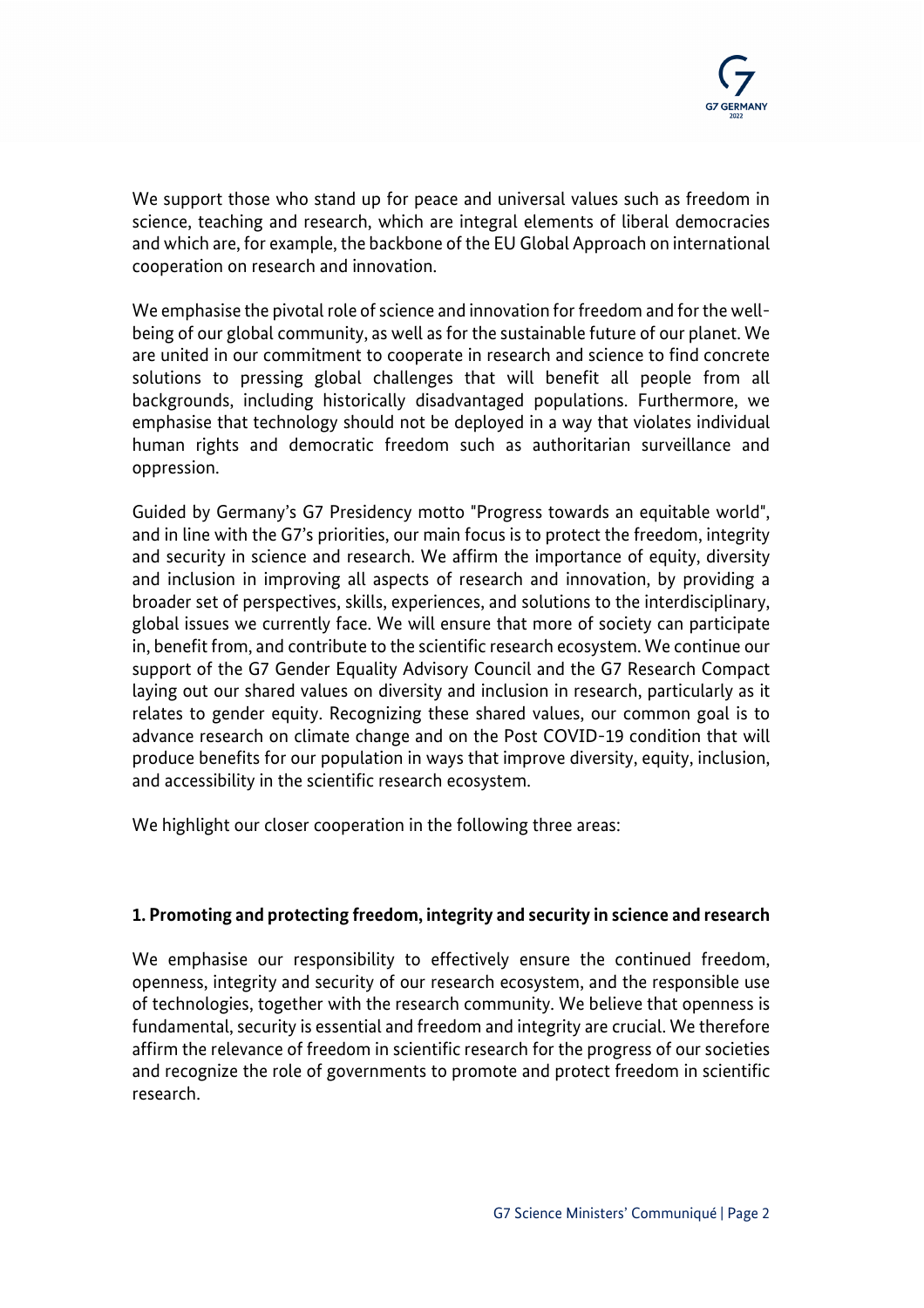

We acknowledge the values, principles and definition of freedom in scientific research, expressed in the Bonn Declaration on Freedom of Scientific Research of 20 October 2020. We also acknowledge the Marseille Declaration of 8 March 2022 on International Cooperation in Research and Innovation, which promotes a multilateral dialogue on key research and innovation principles. We stand together in unity and acknowledge that respecting freedom in scientific research is an indispensable cornerstone of democracy and a common core value for trustful and open science cooperation with international partners.

We highly value the work done to date by the "Security and Integrity of the Global Research Ecosystem" (SIGRE) Working Group. We stand committed to the values and principles articulated in the "G7 Research Security and Integrity Principles" paper (see Annex). We share the joint objective of advancing previous efforts by the G7 to develop best practices for promoting and protecting research integrity and security while enabling flourishing research cooperation that is based on the principles of open science. We will seek to strengthen cooperation with other multilateral processes that pursue similar goals.

A culture of integrity of science and research needs to include integrity of communication. Effective and responsible science communication is indispensable in enabling societal and policy decisions based on reliable evidence. It is also important for ensuring public trust and countering science-related disinformation, information manipulation and the misuse of science. Disinformation has led to a worrying mistrust towards science and scientists in some parts of society. We therefore have decided to explore a Working Group to strengthen the cooperation between the G7 partners on effective science communication. The focus is on the promotion of an evidence informed development of science communication practice and enhanced science literacy. This will include the strengthening of knowledge transfer from international research on science communication, science denial, information manipulation, and disinformation into the practice of science communication. The Working Group could also engage in an exchange of best practices in the intercultural context and the development of guidelines for effective and responsible science communication.

We support the work and results achieved so far by the G7 Open Science Working Group. The group has made noticeable progress in examining data-sharing infrastructures, research evaluation policies and open science incentives, and lessons of research on research, and has identified barriers, challenges and enablers for practicing open science that deserve and require common action (see Annex). We encourage the group to continue its exploratory work and follow up with tangible recommendations based on good practices and guiding principles.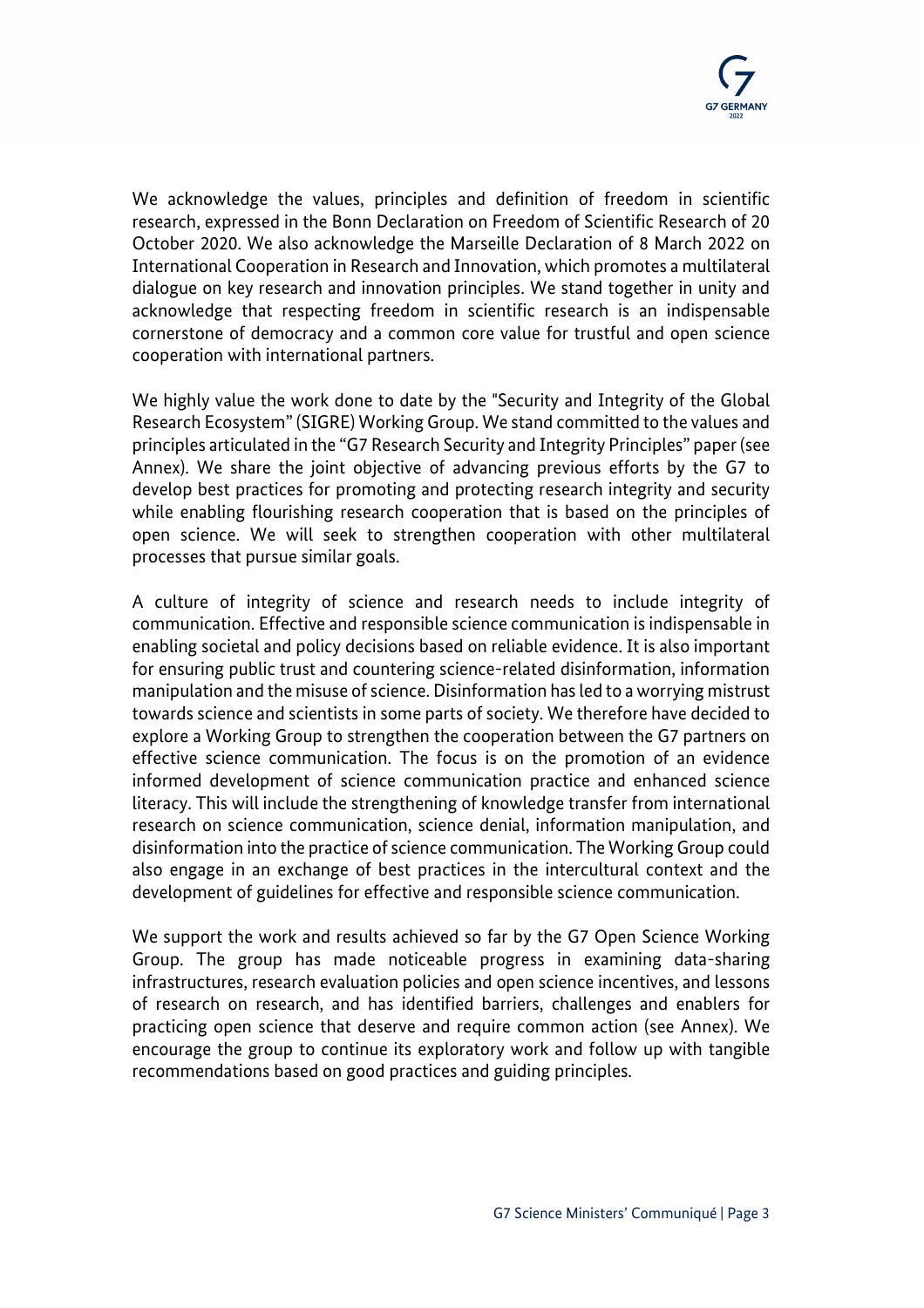

## **2. Research on climate change**

'A sustainable planet' is one of the priorities of Germany's 2022 G7 Presidency. We acknowledge with concern that the unprecedented, interdependent and urgent crises of climate change and biodiversity loss pose threats to nature and the prosperity and security of people. We underscore the important role of science in supporting the implementation of the Paris Agreement and to keep a limit of 1.5°C temperature rise within reach.

We have decided to promote interdisciplinary research on sustainable solutions to tackle climate change and biodiversity loss to further explore two important topics which would particularly benefit from increased international coordination and cooperation: carbon dioxide removal (CDR) and the ocean-climate-biodiversity nexus.

#### Carbon Dioxide Removal (CDR)

CDR has been identified as a necessary supplement to greenhouse gas emissions reductions, but we need more research on carbon dioxide removal and storage, in order to counterbalance hard-to-abate residual emissions. While reducing greenhouse gas emissions remains the first priority to address climate change, we acknowledge the need to assess the environmental, technical, economic, and societal feasibility and side effects of CDR methods.

We will promote an exchange on research needs on monitoring, reporting and verification (MRV) and on the feasibility and effectiveness of CDR approaches, also taking into account methodologies from sources like the Intergovernmental Panel on Climate Change (IPCC) and the Intergovernmental Science-Policy Platform on Biodiversity and Ecosystem Services (IPBES). We support the development of possible Life Cycle Analysis (LCA) methodologies for evaluating CDR technologies and their potential impacts in the short- and long- term. We also support the development of a landscape analysis of existing CDR-related initiatives for example the Mission Innovation Carbon Dioxide Removal Initiative or the Innovation for Cool Earth Forum, to identify clear research gaps and encourage coordination.

#### Ocean-Climate-Biodiversity Nexus

Acknowledging the key role of a healthy ocean to an equitable, resilient and sustainable planet, we are showing global leadership and taking urgent action to address the ocean's climate and biodiversity crises by focusing on the ocean-climatebiodiversity nexus.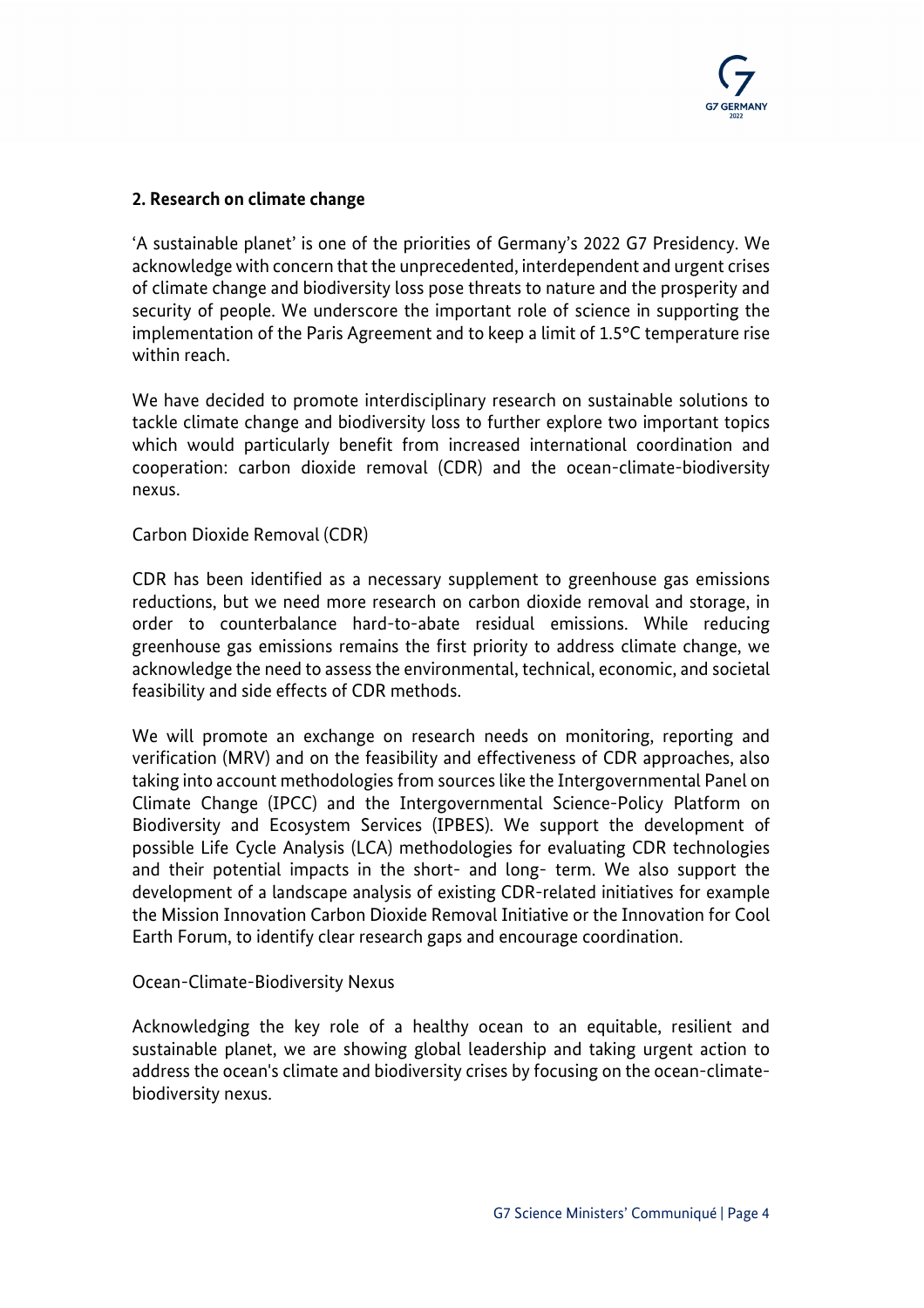Global warming, ocean acidification, deoxygenation, eutrophication, pollution, invasive alien species and human activities such as overfishing and coastal development are damaging the integrity and functioning of marine ecosystems worldwide and are threatening the livelihoods of the populations that depend on them. The absorption and storage of heat and CO2 are closely intertwined with ocean circulation, and ocean currents may change significantly due to alterations in heat and freshwater inputs. This will have a critical impact on marine ecosystems, the ocean's capacity to regulate atmospheric CO2 concentrations and the efficiency of biological carbon sinks.

There is a particular need for better quality projections of changing ocean dynamics and their influence on marine biodiversity and ecosystems processes, and their cumulative impact on other drivers, such as pollution and overfishing. In order to contribute to the global response to climate change, we should advance a reliable quantification and projection of the marine carbon sink, and focus research on: emerging feedbacks which could increase greenhouse gas emissions concentrations; increases in ice and glacial melting in the coast-land continuum; the changing ecosystem conditions in the Arctic; the potential for protection of healthy ecosystems; and the increased protection and restoration of coastal and marine ecosystems.

To this end, with reference to the G7 Future of the Seas and Oceans Initiative (FSOI), we promote and support foundational climate and ocean ecosystem science to improve the quality and extend the range of modelling, scenario information and parameters through international coordination on global ocean observation, with a focus on unified data management, synthesis of data products and sustained information delivery.

We recognize the need for capacity development for global ocean observation, which could involve tailor-made programmes for training, outreach and fellowship and support, in particular the development of a sustained global Biogeochemical-Argo. We promote the G7 FSOI (see Annex), G7 UN Decade Navigation Plan 'Spotlight Activities', e.g. Global Ocean Indicators Framework, Net Zero Ocean Capability, and Digital Twins of the Ocean Summit 2022, and will continue to work on Policy Briefs for these activities.

We support the implementation of the G7 Ocean Decade Navigation Plan as part of the UN Decade of Ocean Science for Sustainable Development (2021-2030). We strive for change in ocean science and action for societal outcomes. We also emphasize that economic activities in the ocean need to adopt best practices to minimize harm, create multiple benefits, and ensure a sustainable and productive blue economy. We welcome and support the cross-sectoral G7 Ocean Deal, and the recent actions to protect, conserve and restore coastal and marine ecosystems as